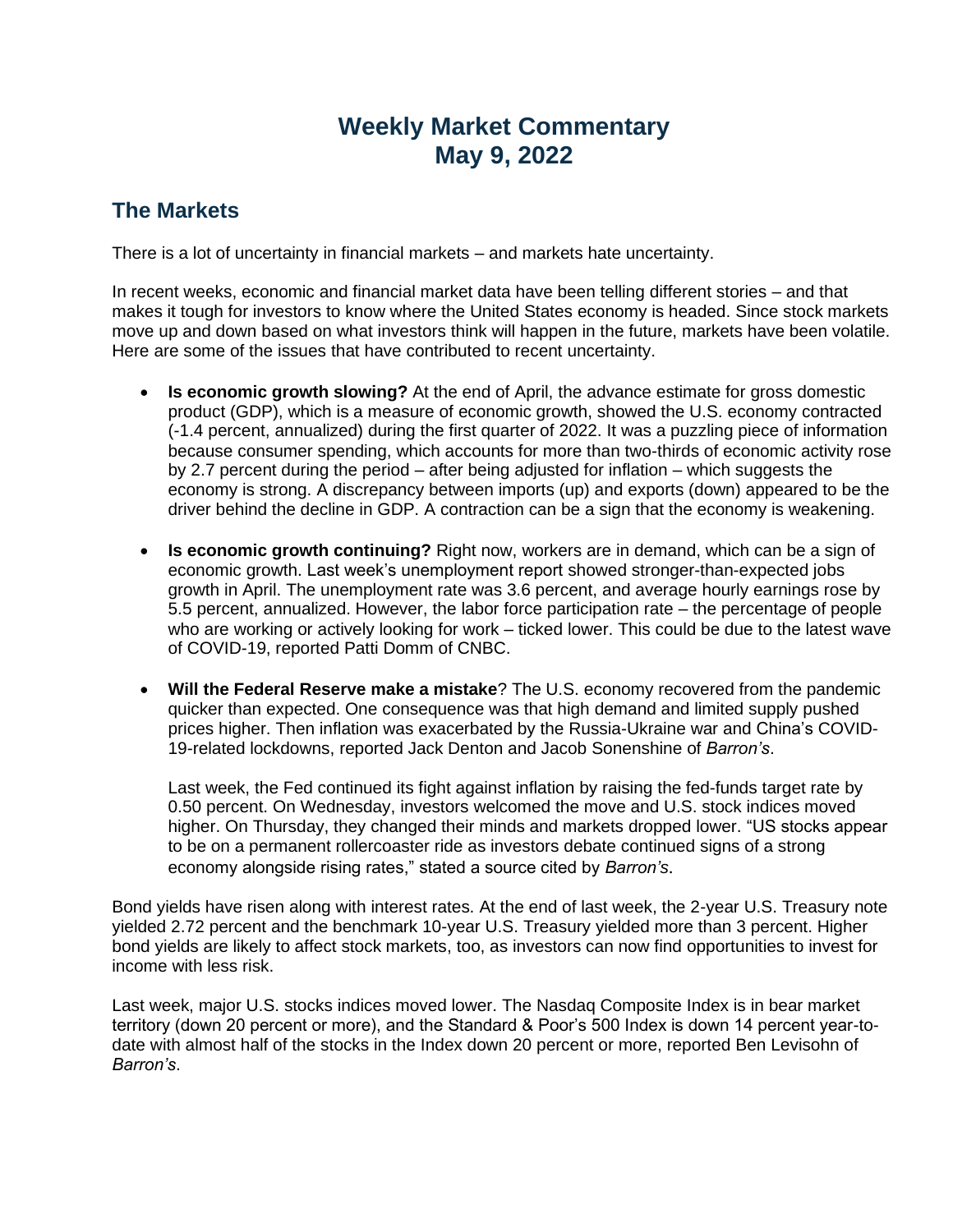| Data as of 5/6/22                  | 1-Week  | Y-T-D    | 1-Year  | 3-Year | 5-Year | 10-Year |
|------------------------------------|---------|----------|---------|--------|--------|---------|
| Standard & Poor's 500 Index        | $-0.2%$ | $-13.5%$ | $-1.9%$ | 12.0%  | 11.4%  | 11.7%   |
| Dow Jones Global ex-U.S. Index     | $-3.1$  | $-15.3$  | $-16.0$ | 1.4    | 1.7    | 2.8     |
| 10-year Treasury Note (yield only) | 3.1     | N/A      | 1.6     | 2.5    | 2.4    | 1.9     |
| Gold (per ounce)                   | $-1.5$  | 3.4      | 3.8     | 13.7   | 8.9    | 1.6     |
| <b>Bloomberg Commodity Index</b>   | 0.7     | 31.4     | 40.4    | 17.9   | 9.6    | $-0.5$  |

S&P 500, Dow Jones Global ex-US, Gold, Bloomberg Commodity Index returns exclude reinvested dividends (gold does not pay a dividend) and the three-, five-, and 10-year returns are annualized; and the 10-year Treasury Note is simply the yield at the close of the day on each of the historical time periods.

Sources: Yahoo! Finance; MarketWatch; djindexes.com; U.S. Treasury; London Bullion Market Association.

Past performance is no guarantee of future results. Indices are unmanaged and cannot be invested into directly. N/A means not applicable.

**ARE YOU LIVING THE AMERICAN DREAM?** In a late March survey, conducted by an accounting technology firm, small business owners were asked if they were living the American Dream. Two-outof-three small business owners said they were, although they thought the "American Dream" was changing. Small business owners said their American dream includes:

- Being self-made,
- Owning a business,
- Being financially comfortable, and
- Providing for their families.

They also want to:

- Provide for the future.
- Pay off a mortgage,
- Push for good causes,
- Give employees health and retirement benefits, and
- Pay employees higher wages.

According to the IRS Small Business and Self-Employed Division, there are 57 million small business owners and self-employed taxpayers that have businesses with less than \$10 million in assets.<sup>9</sup> Over the past 25 years, small businesses have accounted for two of every three jobs created in the United States, reported the Small Business Administration.

If you're a small business owner and you would like some help with spending, saving, tax, or retirement strategies, let us know. We're happy to help.

## **Weekly Focus – Think About It**

"There are no forms in nature. Nature is a vast, chaotic collection of shapes. You as an artist create configurations out of chaos. You make a formal statement where there was none to begin with. All art is a combination of an external event and an internal event…I make a photograph to give you the equivalent of what I felt. Equivalent is still the best word."

*―Ansel Adams, photographer*

Best regards,

*Bobby* Robert J. Cummings, CFP®, AIF ®, CFBS, CLTC President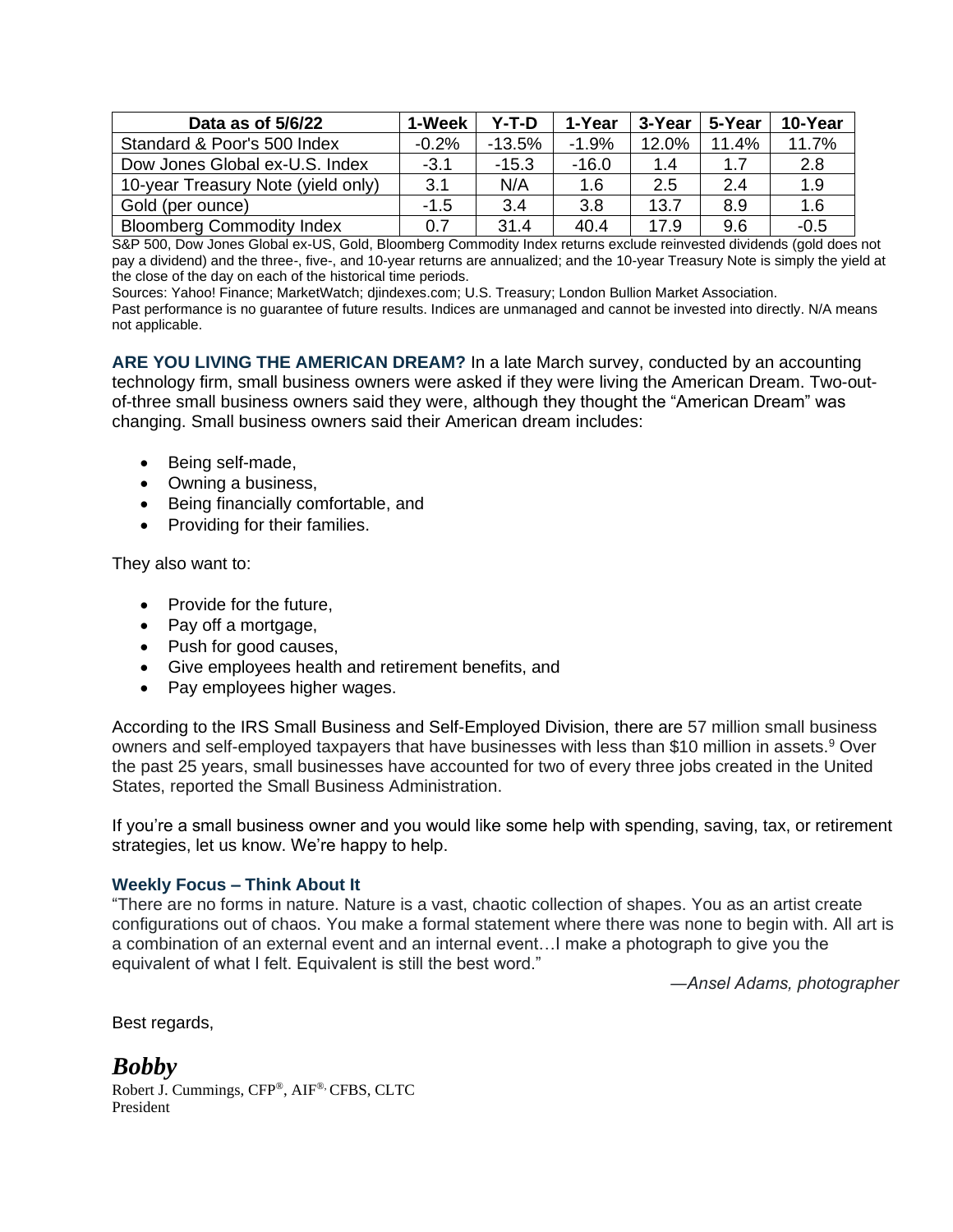Cummings Wealth Management Group [www.cummingswealth.com](http://www.cummingswealth.com/) 843-884-9898

P.S. Please feel free to forward this commentary to family, friends or colleagues. If you would like us to add them to the list, please reply to this email with their email address and we will ask for their permission to be added.

\* Securities and advisory services offered through Commonwealth Financial Network, Member FINRA/SIPC, a registered investment advisor.

\* These views are those of Carson Coaching, not the presenting Representative, the Representative's Broker/Dealer, or Registered Investment Advisor, and should not be construed as investment advice.

\* This newsletter was prepared by Carson Coaching. Carson Coaching is not affiliated with the named firm or broker/dealer. \* Government bonds and Treasury Bills are guaranteed by the U.S. government as to the timely payment of principal and interest and, if held to maturity, offer a fixed rate of return and fixed principal value. However, the value of fund shares is not guaranteed and will fluctuate.

\* Corporate bonds are considered higher risk than government bonds but normally offer a higher yield and are subject to market, interest rate and credit risk as well as additional risks based on the quality of issuer coupon rate, price, yield, maturity, and redemption features.

\* The Standard & Poor's 500 (S&P 500) is an unmanaged group of securities considered to be representative of the stock market in general. You cannot invest directly in this index.

\* All indexes referenced are unmanaged. The volatility of indexes could be materially different from that of a client's portfolio. Unmanaged index returns do not reflect fees, expenses, or sales charges. Index performance is not indicative of the performance of any investment. You cannot invest directly in an index.

\* The Dow Jones Global ex-U.S. Index covers approximately 95% of the market capitalization of the 45 developed and emerging countries included in the Index.

\* The 10-year Treasury Note represents debt owed by the United States Treasury to the public. Since the U.S. Government is seen as a risk-free borrower, investors use the 10-year Treasury Note as a benchmark for the long-term bond market. \* Gold represents the 3:00 p.m. (London time) gold price as reported by the London Bullion Market Association and is expressed in U.S. Dollars per fine troy ounce. The source for gold data is Federal Reserve Bank of St. Louis (FRED), https://fred.stlouisfed.org/series/GOLDPMGBD228NLBM.

\* The Bloomberg Commodity Index is designed to be a highly liquid and diversified benchmark for the commodity futures market. The Index is composed of futures contracts on 19 physical commodities and was launched on July 14, 1998.

\* The DJ Equity All REIT Total Return Index measures the total return performance of the equity subcategory of the Real Estate Investment Trust (REIT) industry as calculated by Dow Jones.

\* The Dow Jones Industrial Average (DJIA), commonly known as "The Dow," is an index representing 30 stock of companies maintained and reviewed by the editors of The Wall Street Journal.

\* The NASDAQ Composite is an unmanaged index of securities traded on the NASDAQ system.

\* International investing involves special risks such as currency fluctuation and political instability and may not be suitable for all investors. These risks are often heightened for investments in emerging markets.

\* Yahoo! Finance is the source for any reference to the performance of an index between two specific periods.

\* The risk of loss in trading commodities and futures can be substantial. You should therefore carefully consider whether such trading is suitable for you in light of your financial condition. The high degree of leverage is often obtainable in commodity trading and can work against you as well as for you. The use of leverage can lead to large losses as well as gains.

\* Opinions expressed are subject to change without notice and are not intended as investment advice or to predict future performance.

\* Economic forecasts set forth may not develop as predicted and there can be no guarantee that strategies promoted will be successful.

\* Past performance does not guarantee future results. Investing involves risk, including loss of principal.

\* The foregoing information has been obtained from sources considered to be reliable, but we do not guarantee it is accurate or complete.

\* There is no guarantee a diversified portfolio will enhance overall returns or outperform a non-diversified portfolio.

Diversification does not protect against market risk.

\* Asset allocation does not ensure a profit or protect against a loss.

\* Consult your financial professional before making any investment decision.

\* To unsubscribe from the Cummings Wealth Management Group Weekly Commentary, please write us at 1275 Ben Sawyer Blvd, Mt. Pleasant, SC 29464; or reply to this email with "Unsubscribe" in the subject line. Consult your financial professional before making any investment decision.

Sources: